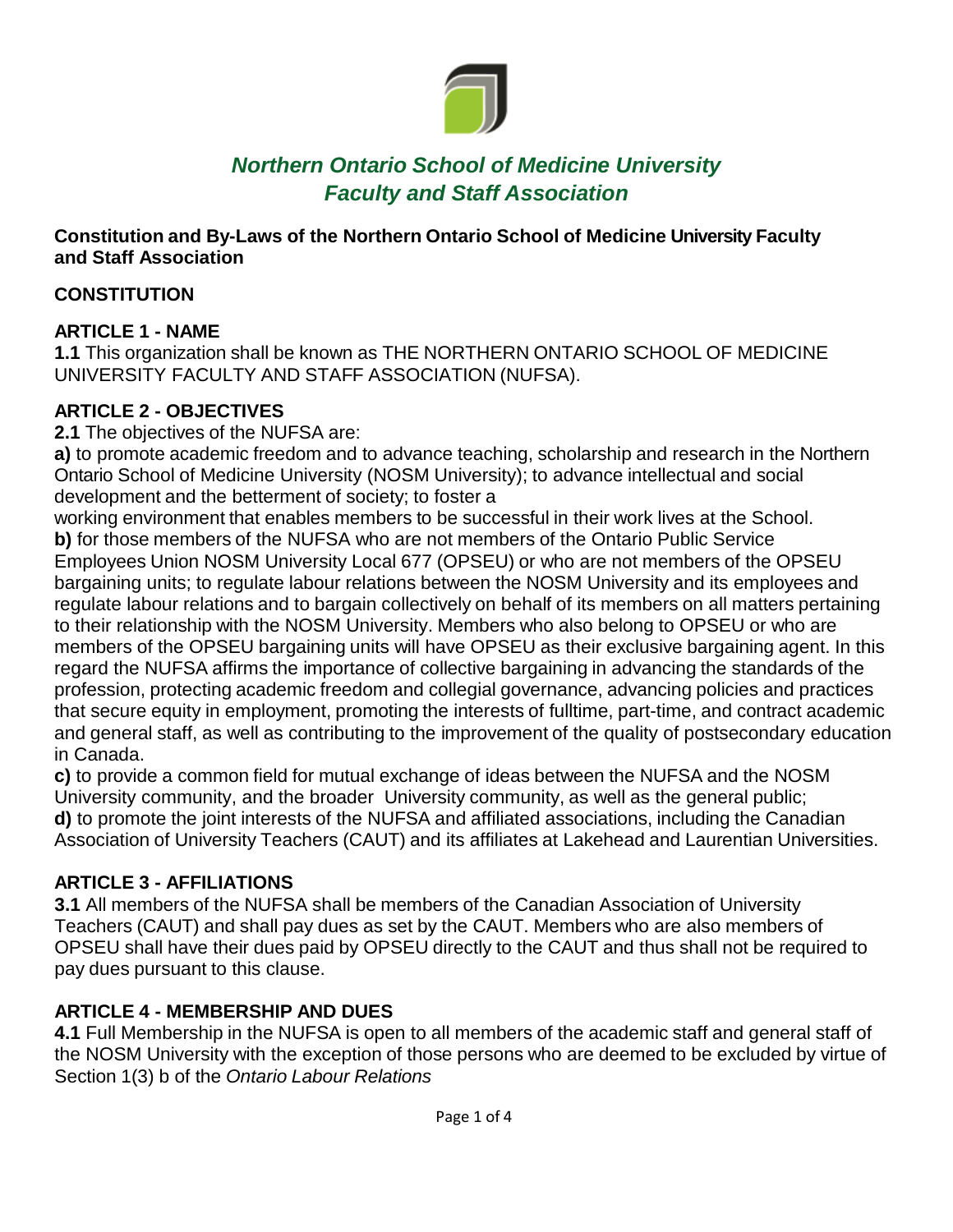*Act.* Members of OPSEU NOSM University Local 677 are automatically and also members of NUFSA. **4.2** All members of the NUFSA are full members save and except for Associate members under Article 4.7 of the Constitution and Bylaws,

**4.3** Membership shall be established by the payment of dues by those eligible. Failure to pay dues for a period of three months shall result in suspension of membership.

**4.4** Dues will be determined by the members in a duly constituted meeting. Proposed changes to the level of dues are to be made by the NUFSA Executive, with notice of the proposed change circulated to the members of the NUFSA in writing at least 7 days before the meeting. 50% plus one of those voting at the meeting shall be sufficient to approve a change. OPSEU NOSM University Local 677 shall forward dues to NUFSA for and on behalf of its members on an annual basis.

**4.5**. Membership may continue until an appointment with the NOSM University is terminated; or until a change of status results in ineligibility for NUFSA membership. Members on recognized leave from the NOSM University are eligible to maintain their membership in the NUFSA during the period of leave. Members on contract may retain their membership in the NUFSA for one calendar year from the contract termination date of their last contract at NOSM University or the expiration of any seniority rights they may have accrued, whichever comes last. For purposes of resolving a grievance matter arising from or during a member's contract at NOSM University, the NUFSA shall continue to pursue the grievance until the matter is dropped by the NUFSA or resolved between the NUFSA and the NOSM University.

**4.6**. Any member may withdraw from membership upon written notice to the Treasurer of the NUFSA. **4.7** Individuals who upon retirement at the NOSM University are members of the NUFSA shall be eligible for an Associate Membership in the NUFSA. Associate Members shall: - have the right to attend and be heard meetings at of the NUFSA, unless the Chair of the meeting specifies otherwise. The Associate Members shall not have a vote at Meetings - have the right to place items on the agenda of executive or general meetings of the NUFSA, with the consent of the chair of the meeting. - receive newsletters and bulletins of the NUFSA, with the agreement of the executive. Dues for Associate Members shall be set according to article 4.3 of the constitution.

## **ARTICLE 5 - EXECUTIVE COMMITTEE**

**5.1** The Executive Committee of the NUFSA shall consist of the Executive of OPSEU NOSM University Local 677, up to 6 representatives of the non full time faculty elected at the annual general meeting, and the President or designate from the Physician Clinical Teachers Association of the Northern Ontario School of Medicine University.

## **ARTICLE 6 - QUORUM**

**6.1** A quorum of the NUFSA shall be 20% of the membership in person, *via* video conference and/or telephone. Quorum is assumed to exist unless it is questioned by a member present at the meeting. If, at a duly advertised meeting, it is established that there is no quorum, at the next meeting a quorum will be deemed to exist no matter how many attend.

**6.2** At executive meetings quorum will be 20% of the Executive not currently on leave, comprised of at least two executive committee members from each campus.

## **ARTICLE 7 - ANNUAL MEETING**

**7.1** The Annual Meeting of the NUFSA shall be held no later than 60 Days after January 1<sup>st</sup> in each calendar year.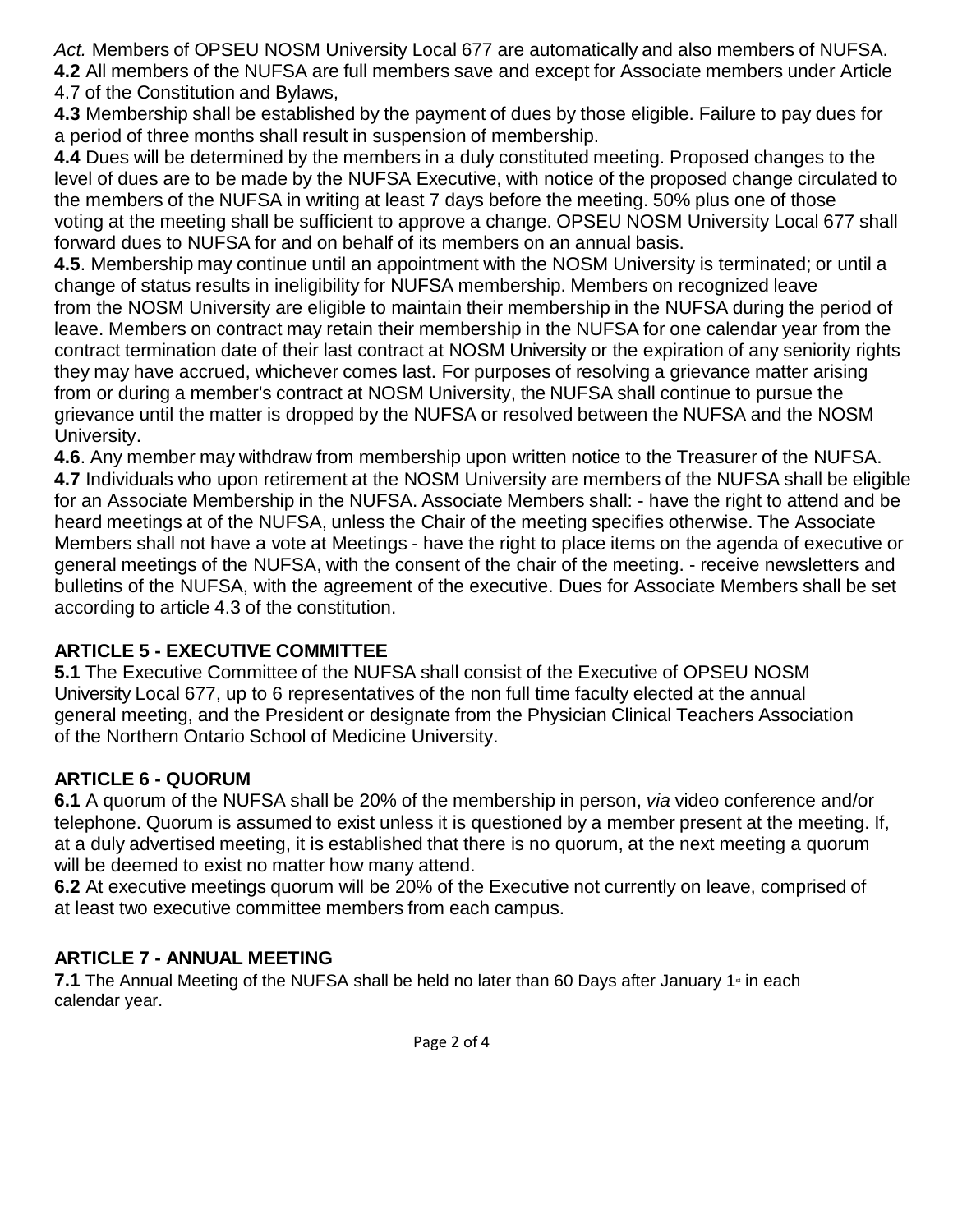## **ARTICLE 8 - REVISION OF CONSTITUTION AND BY-LAWS**

**8.1** Changes in the constitution and/or the by-laws of the NUFSA will take place at any regular meeting. Proposed changes must be forwarded to the Secretary in time for circulation to the members of the NUFSA at least 14 days before the meeting. Constitutional or By-law changes must be ratified by a two-third vote of membership. In case of necessity the executive must poll the membership by mail and/or email.

#### **BY-LAWS**

The Executive Committee shall:

**1.1** carry into effect all resolutions of the NUFSA (reporting on its activities to the membership); engage in discussions with third parties, including the Employer, with the aim of formulating a proposed course of action to be subject to the approval of the general meeting; authorize expenditure of the monies of the NUFSA; request the services of any members of the NUFSA or other persons (e.g. legal counsel) to assist in matters where special or technical knowledge is required; appoint or nominate representatives to CAUT; and generally manage the affairs of the NUFSA.

**1.2** for those members of the NUFSA who are not members of OPSEU, or who are not members of the OPSEU bargaining units, formulate and develop general collective bargaining policy, subject to the approval of the general meeting; engage in bargaining collectively with the Employer; and represent members in grievance meetings with the employer

**1.3** Irrespective of their regular duties each member of the Executive shall assume such other duties as the Executive Committee may assign from time to time.

#### **2.1** Executive Committee Recall

(a) The Executive Committee may by motion suspend a member of the Executive Committee who contravenes the policies, rules, or regulations of the Executive Committee and/or NUFSA. (b) Without limiting the generality of the foregoing, a member may be removed by the Executive Committee for:

(i) inability to perform duties due to illness,

(ii) dereliction of duty,

(iii) breach of confidentiality.

(c) A motion by the Executive Committee to remove must be supported by a majority vote of the Executive Committee.

(d) The decision to remove a member of the Executive Committee must be placed before the membership for acceptance or rejection at a general meeting held within thirty (30) days, pending which the member shall be suspended from the Executive Committee.

**2.2** Executive Committee Expenses and Indemnification.

(a) Except for reasonable expenses and release time no remuneration shall be paid to Officers of the NUFSA by the NUFSA;

(b) Every officer or other person undertaking any action or liability on behalf of the NUFSA, either within the scope of his/her office or with the express authority of the Executive shall be indemnified and saved harmless out of the funds of the NUFSA from and against:

i) any and all costs, charges, and expenses sustained or incurred in relation to the affairs of the NUFSA, and

ii) any and all costs, charges, damages, and expenses sustained or incurred with respect to any action, suit, or proceeding brought against her/him for any act or thing done or permitted by him/her in